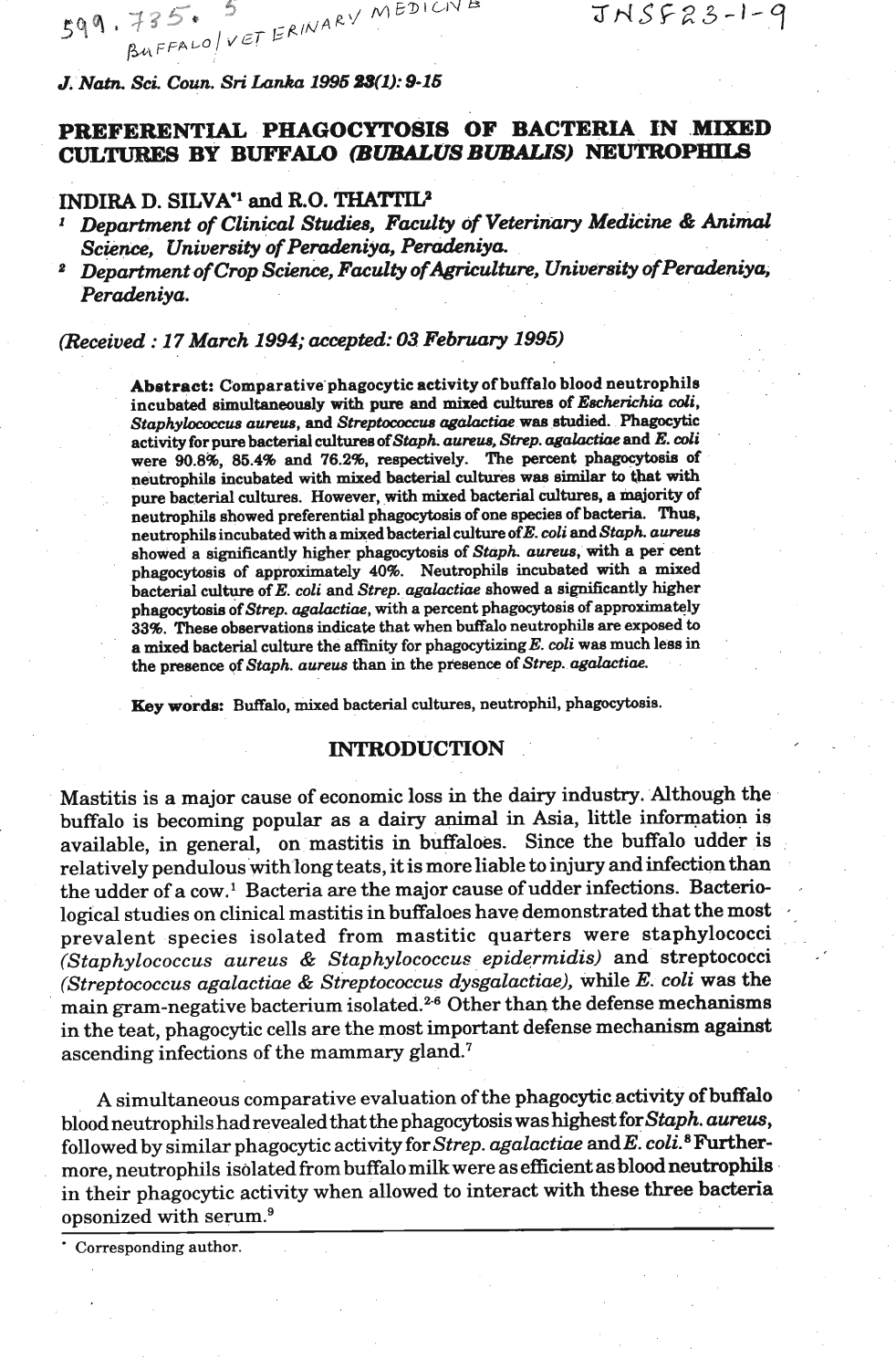However, this property of the neutrophils was studied using the microorganisms in pure cultures. Common mammary pathogens namely, *Staph. aureus, Strep. agalactiae* and *E. coli* may cause mastitis in pure or mixed infections.<sup>2,10</sup> Previous workers have observed that 11% of the mastitic buffalo quarters tested had mixed infections.<sup>2</sup> In mastitis due to mixed infections, neutrophils may be required to phagocytose and kill more than one species of microorganisms. Previous studies have indicated that the phagocytic activity of cattle neutrophils for bacteria in mixed cultures was not identical to those in pure cultures.<sup>11</sup> Therefore, it is of clinical significance to compare and evaluate phagocytic activities of buffalo neutrophils for different micro-organisms in mixed cultures. We report here on a study of the phagocytic activity of buffalo blood neutrophils exposed to pure and mixed cultures of E. *coli, Staph. aureus* and *Strep. agalactiae.* 

# **METHODS AND MATERIALS**

About 25 ml of blood was collected into EDTA vacutainers from each of 12 Lankan buffaloes *(Bubalus bubalis)* by jugular venepuncture according to the ethical guidelines. Blood was collected also into two **10** ml vacutainers without the anticoagulant to obtain fresh serum. The age of buffaloes used varied from **3** to 10y. Total and differential leukocyte counts were within the normal range for the buffalo.<sup>12</sup>

*Isolation of neutrophils from buffalo blood:* The neutrophils were isolated and the viability was tested as described earlier.13 The viability of the isolated cell suspension varied from 94 to 100% and consisted of 80 to.90% neutrophils. **A**  working suspension of  $5 \times 10^3$  viable neutrophils/ul in sterile 0.8% NaCl in 0.0132M phosphate buffer, pH 7.2 (PBS) with *2%* bovine serum albumin was prepared and kept at 4<sup>o</sup>C until use.

*Preparation of bacterial cultures: E. coli* (ATCC 25922), *Staph. aureus* (ATCC 29213) and *Strep. agalactiae* were isolated from bovine mastitic milk. Separate suspensions of the three bacteria were prepared to obtain a concentration of  $1 \times 10^6$ organisms/ $\mu$ l in PBS<sup>13</sup> and the three bacteria were opsonized separately<sup>8</sup> using serum of the particular buffalo for each assay. A neutrophil : bacteria ratio of approximately 1:50 was used for optimum phagocytosis.

Four hundred pl of opsonized *E. coli, Staph. aureus* & *Strep. agalactiae* were aliquoted separately into three glass tubes. These three tubes constituted the pure bacterial cultures. Then 200 $\mu$ l each of opsonized *E. coli & Staph. aureus,* and 200µl each of opsonized E. *coli & Strep. agalactiae* were aliquoted separately into two glass tubes. These two tubes constituted the mixed bacterial cultures.

*Phagocytosis assay:* In a single experimental run, the five suspensions of microorganisms were incubated with 400 $\mu$ l of the neutrophil suspension prepared from one buffalo. In the negative control the bacterial aliquot was substituted with PBS. The phagocytosis assay was carried out as described earlier.<sup>8</sup>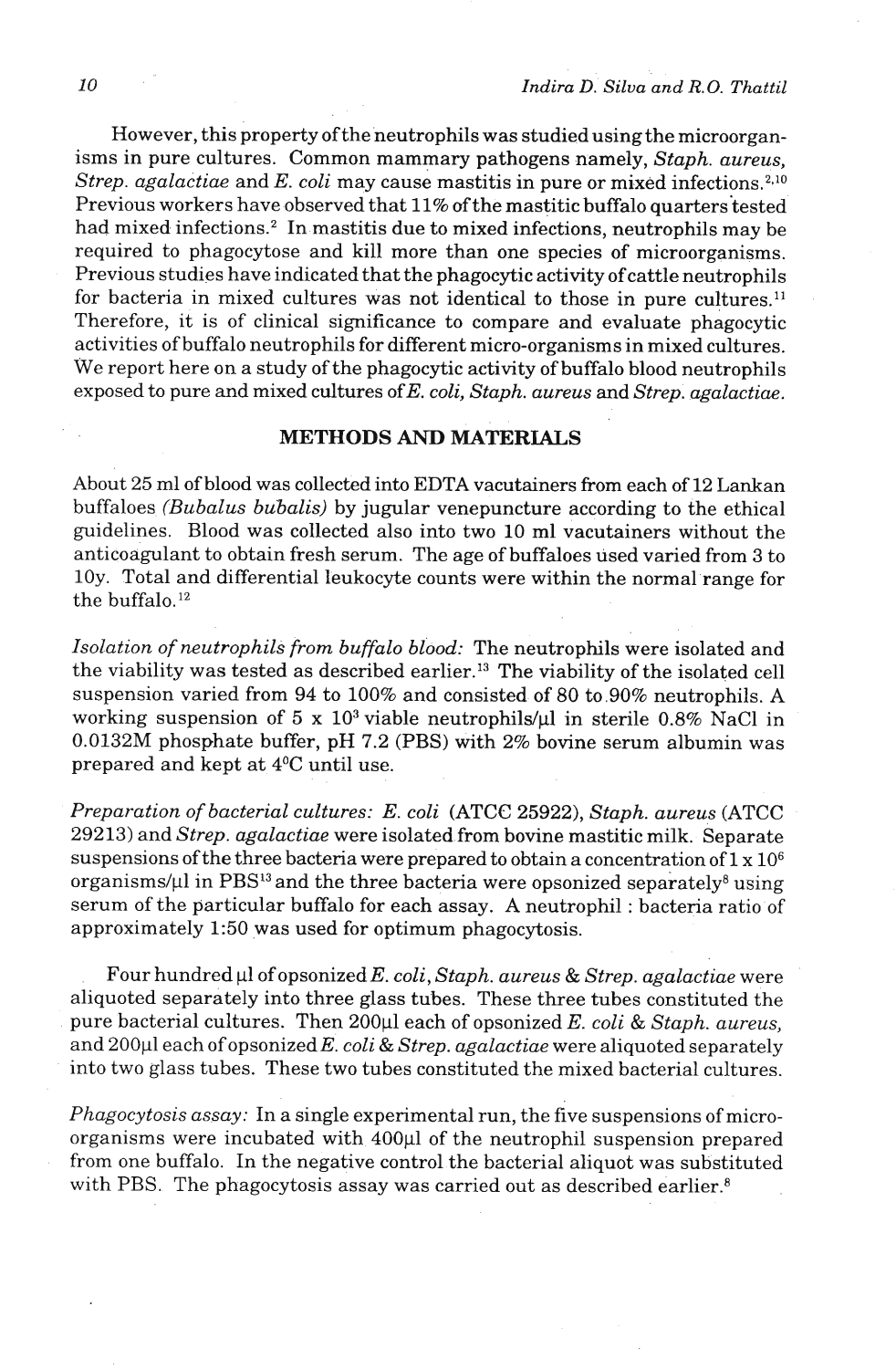### **Phagocytosis by Buffalo Neutrophils**

*Staining and microscopic evaluation:* Smears stained with *2%* methyl green and counter stained with Leishman stain<sup>8</sup> were examined microscopically under an oil immersion objective (x *1,250).* The nuclei of leukocytes stained light green and the bacteria acquired different degrees of blue. The per cent phagocytosis (PP) or the percentage of phagocytically active neutrophils (cells with ingested bacteria) was determined by counting *500* neutrophils. Neutrophils incubated with mixed bacterial cultures were categorized into cells that had ingested only rods (E. *coli),* cells that had ingested only cocci *(Staph. aureus* or *Strep. agalactiae),* and cells that had ingested both rods and cocci (E. *coli* and *Staph. aureus or E. coli and Strep. agalactiae*). The neutrophils in the negative control tube (without bacteria) did not show ingested particles.

*Statistical analyses:* The means and standard errors (S.E.) of the means were calculated for the PP of neutrophils in pure cultures. To analyze the phagocytic activity in mixed cultures of E. *coli* + *Staph. aureus* and *E. coli* + *Strep. agalactiae,*  the neutrophils were divided into three groups, namely, neutrophils which phagocytized E. *coli* only, neutrophils which phagocytized *Staph. aureus /Strep. agalactiae* only, and neutrophils which phagocytized both E. *coli* and *Staph. aureus* or *E. coli* and *Strep. agalactiae.* These three groups were subjected to the analysis of variance and the least significant difference was used in the comparison of means.

#### **RESULTS**

Percentages of neutrophils showing phagocytosis or PP following incubation with either pure or mixed cultures of E. *coli* with *Staph. aureus* or *Strep. agalactiae* are shown in Tables *1* and 2. Neutrophils incubated with mixed bacterial cultures did not always phagocytize both species of bacteria. The tables give the means and the S.E. of the means of the PP in pure cultures. The mean PP of the three groups of neutrophils, namely, neutrophils which phagocytized E. *coli* only, neutrophils which phagocytized *Staph. aureuslStrep. agalactiae*  only, and neutrophils which phagocytized both E. *coli* and *Staph. aureus or E. coli* and *Strep. agalactiae* and the least significant differences used to compare the means are also given in Tables *1* and 2.

# **Phagocytosis of pure and mixed cultures of E. coli and** *Staph. aureus*

The PP of E. *coli* in pure culture was 76.2%, and that of *Staph. aureus* in pure culture was **90.8%,** and the total PP ofE. *coli* and *Staph. aureus* in mixed culture was 87% (Table *1).* In the mixed culture, the PP of *Staph. aureus* only *(38.6%)*  was significantly higher *(p<0.01)* than that for E. *coli* only *(8%)* but was similar to the PP of both bacteria *(40.5%).*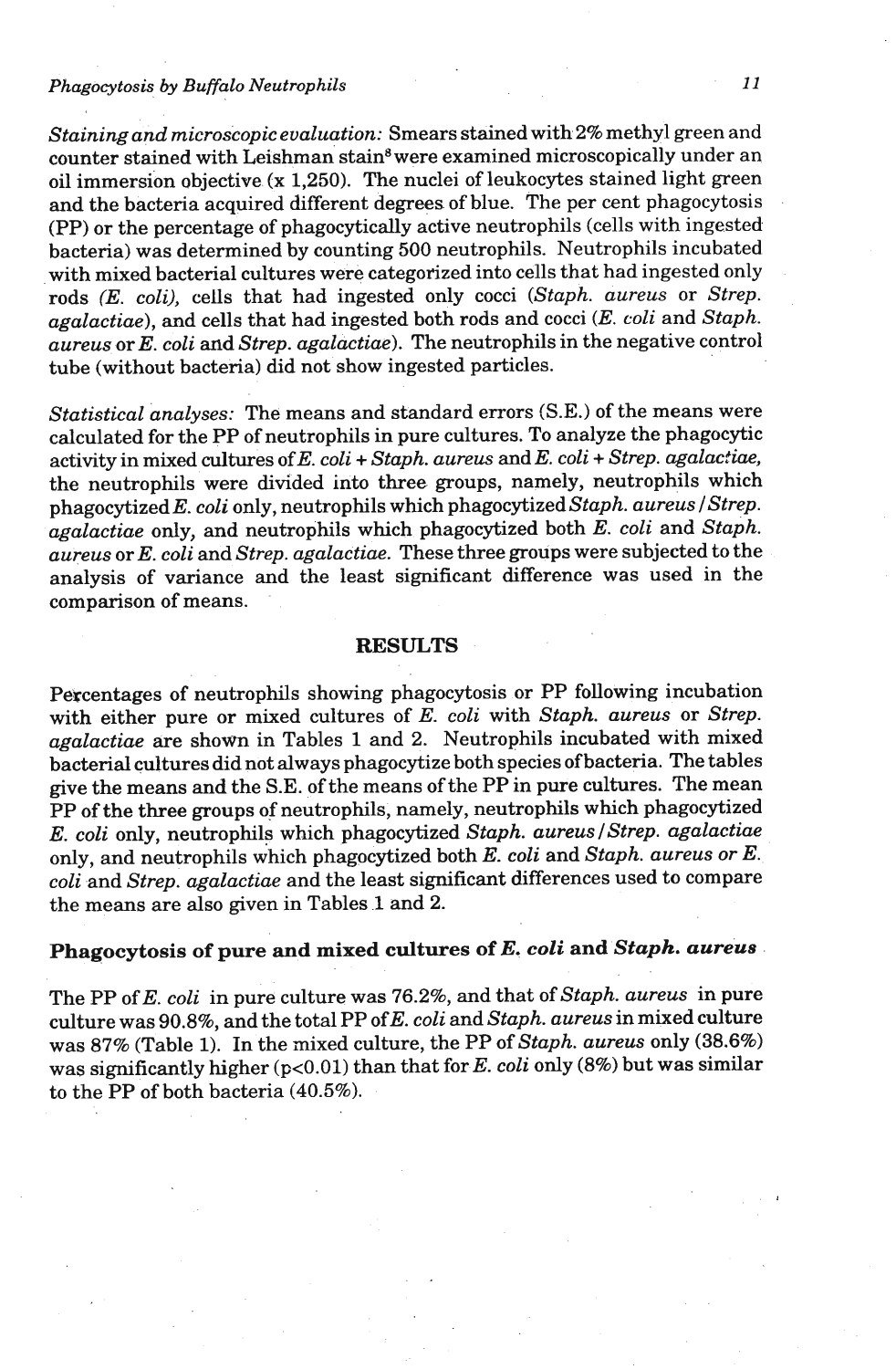| Organism           | Percent phagocytosis |                  |  |
|--------------------|----------------------|------------------|--|
|                    | Mean                 | S.E. of mean     |  |
| Pure cultures      |                      |                  |  |
| $E.$ coli          | 76.2                 | 1.9 <sup>°</sup> |  |
| Staph. aureus      | 90.8                 | 0.9              |  |
| Mixed culture      |                      |                  |  |
| E. coli only       | 8.0 <sup>b</sup>     |                  |  |
| Staph. aureus only | 38.6 <sup>a</sup>    |                  |  |
| Both bacteria      | 40.5 <sup>a</sup>    |                  |  |
| Total              | 87.0                 |                  |  |

| Table 1: Percent phagocytosis of buffalo neutrophils for E. coli and Staph. |  |  |
|-----------------------------------------------------------------------------|--|--|
| <i>aureus</i> in pure and mixed cultures.                                   |  |  |

In mixed bacterial culture, the total represents combined percent phagocytosis for E. coli only, Staph. aureus only, and both bacteria. The least significant difference was 21.3. <sup>\*\*</sup> Means with the same letters were not significantly different.

## Phagocytosis of pure and mixed cultures of E. *coli* and Strep. agalactiae

The PP of E. *coli* in pure culture was 76.2% and that of *Strep. agalactiae* in pure culture was 85.4%, and the total PP of E. *coli* and *Strep. agalactiae* in mixed culture was 82.4% (Table **2).** In the mixed culture, the PP of *Strep. agalactiae*  only (31.5%) was significantly higher (pc0.01) than that for E. *coli* only (10.8%) ' but was lower than the PP of both bacteria (40.1%). In the mixed cultures tested, the percentage of cells showing phagocytosis of both bacteria were similar, with a PP of 40.5% for E. *coli* + *Staph. aureus,* and 40.1% for E. *coli* + *Strep. agalactiae.* 

| Organism               | Percent phagocytosis |      |  |
|------------------------|----------------------|------|--|
|                        | Mean                 | S.E. |  |
| Pure cultures          |                      |      |  |
| E. coli                | 76.2                 | 1.9  |  |
| Strep. agalactiae      | 85.4                 | 2.0  |  |
| Mixed culture          |                      |      |  |
| E. coli only           | 10.8 <sup>b</sup>    |      |  |
| Strep. agalactiae only | $31.5^{\circ}$       |      |  |
| Both bacteria          | 40.1 <sup>a</sup>    |      |  |
| Total                  | 82.9                 |      |  |

**Table 2: Percent phagocytosis of buffalo neutrophils for E.** *coli and Strep. agalactiae* **in pure and mixed cultures.** 

In the mixed bacterial culture, the total represents combined percent phagocytosis for E. coli only, Strep. agalactiae only, and both bacteria. The least significant difference was  $17.5$ .  $\overset{\text{a,b}}{ }$  Means with the same letters were not significantly different.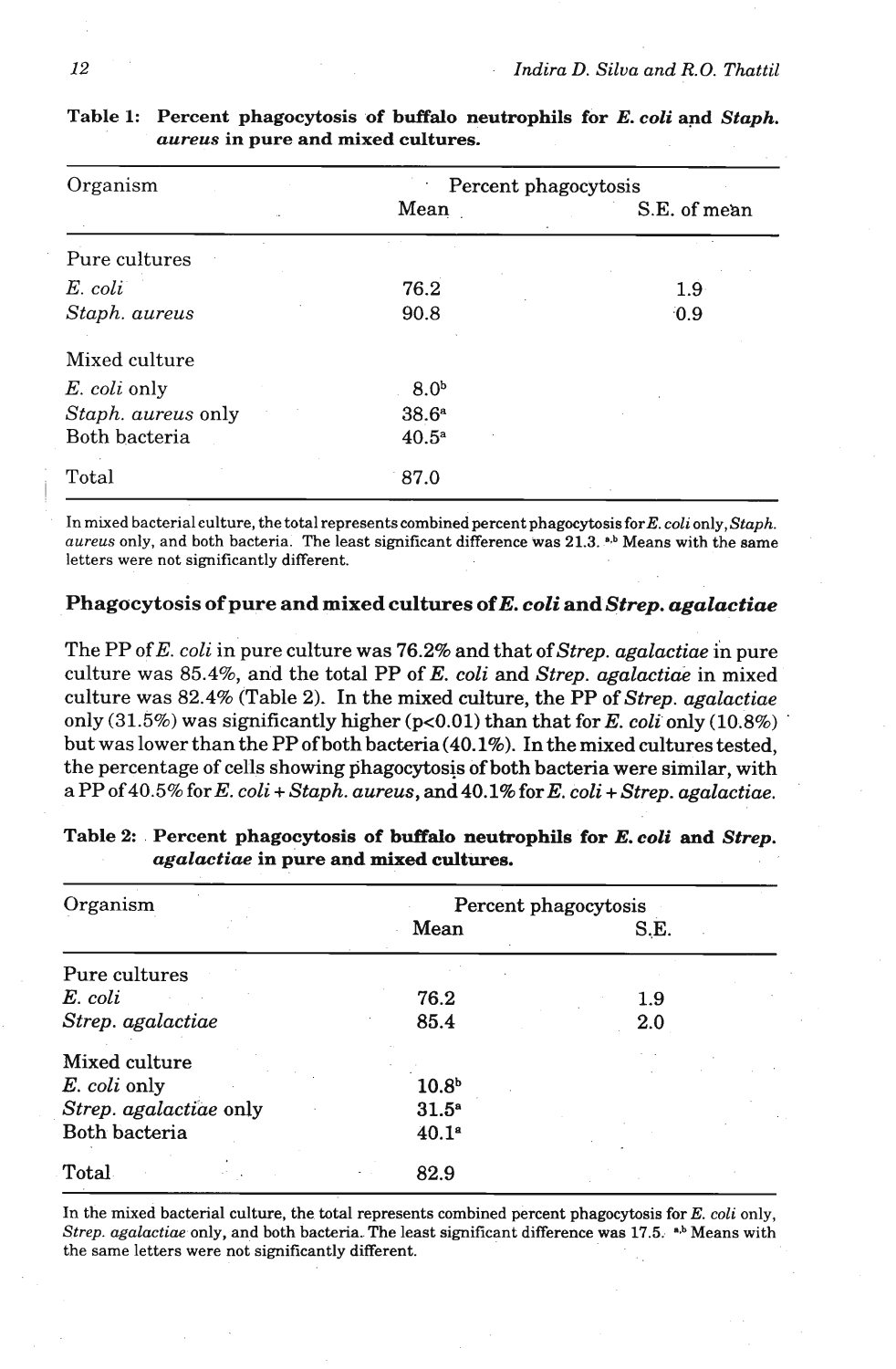*Phagocytosis by Buffalo Neutrophils* 

### **DISCUSSION**

Cell-mediated immunity (CMI), humoral immunity and non-specific resistance constitute the defense mechanisms of the mammary gland.14 The role ofthe CMI in the pathogenesis of mastitis is not well understood. However, lymphokines secreted by the primed lymphocytes located in the mucous membrane of the gland enhance the attraction of leukocytes resultingin mobilization of phagocytic cells from the blood vessels in the region, thus providingresistance against most mammary pathogens.<sup>14-16</sup> The well known California mastitis test (CMT) indirectly measures the concentration of these cells in mastitic milk. The specific activity of phagocytes and their bactericidal action can be enhanced by the presence of opsonins and cytophilic antibody which comprize the humoral immunity.17 Other than the defense mechanisms in the teat, phagocytic cells are the most important defense mechanism against ascending infections of the mammary gland.<sup>7</sup> However, the teat sphincter in the buffalo contains more smooth muscle fibres and blood vessels, and might therefore function as a better barrier against infection than the cow udder. $^{18}$ 

**A** simultaneous comparative evaluation of the phagocytic activity of buffalo neutrophils revealed that the phagocytic activity was highest for Staph. aureus, followed by similar phagocytic activity for Strep. agalactiae and *E. coli.*<sup>8</sup> When compared with cattle neutrophils, the percent phagocytosis of buffalo neutrophils was 22.5% higher for Staph. aureus, 8% lower for E. coli, and similar to that of cattle neutrophils for Strep. agalactiae. $8$  This may explain the finding that buffaloes are more resistant to mastitis caused by  $Staph$  aureus than cattle.<sup>19</sup>

Similar studies on cattle neutrophils and mixed bacterial cultures, demonstrated a low preference for phagocytizing  $E$ . coli in the presence of Strep.  $agalactiae$ , but not in the presence of Staph. aureus.<sup>11</sup> The present study demonstrates that the buffalo neutrophils also show a poor preference for phagocytizing  $E.$  coli, but the affinity of buffalo neutrophils for internalizing  $E.$  coli was much less in the presence of Staph. aureus than in the presence of Strep. agalactiae. Thus, it was interesting to note'that the buffalo neutrophils preferentially phagocytosed Staph. aureus, whereas, the cattle neutrophils preferentially phagocytosed Strep. agalactiae over E. coli.

Several studies have reported on the inhibition of phagocytic activity of phagocytes by micro-organisms or their metabolic products.<sup>20-23</sup> Factors concerned with preferential phagocytosis of an organism in a mixed culture need elucidation. Preferential phagocytosis may be partly due to a stimulation or inhibition imposed by one particular species of organism against the other, possibly through induction of changes in appropriate membrane receptors. This influence on phagocytic activity did not seem to affect the total neutrophil population, since a proportion of neutrophils phagocytized both species of bacteria. It is possible that the age of the neutrophils may also play a role in the potential of their phagocytic activity. The number of bacteria available for phagocytosis was not a factor because the neutrophi1:bacteria ratio was **1:50** in all experiments achieving optimum phagocytosis.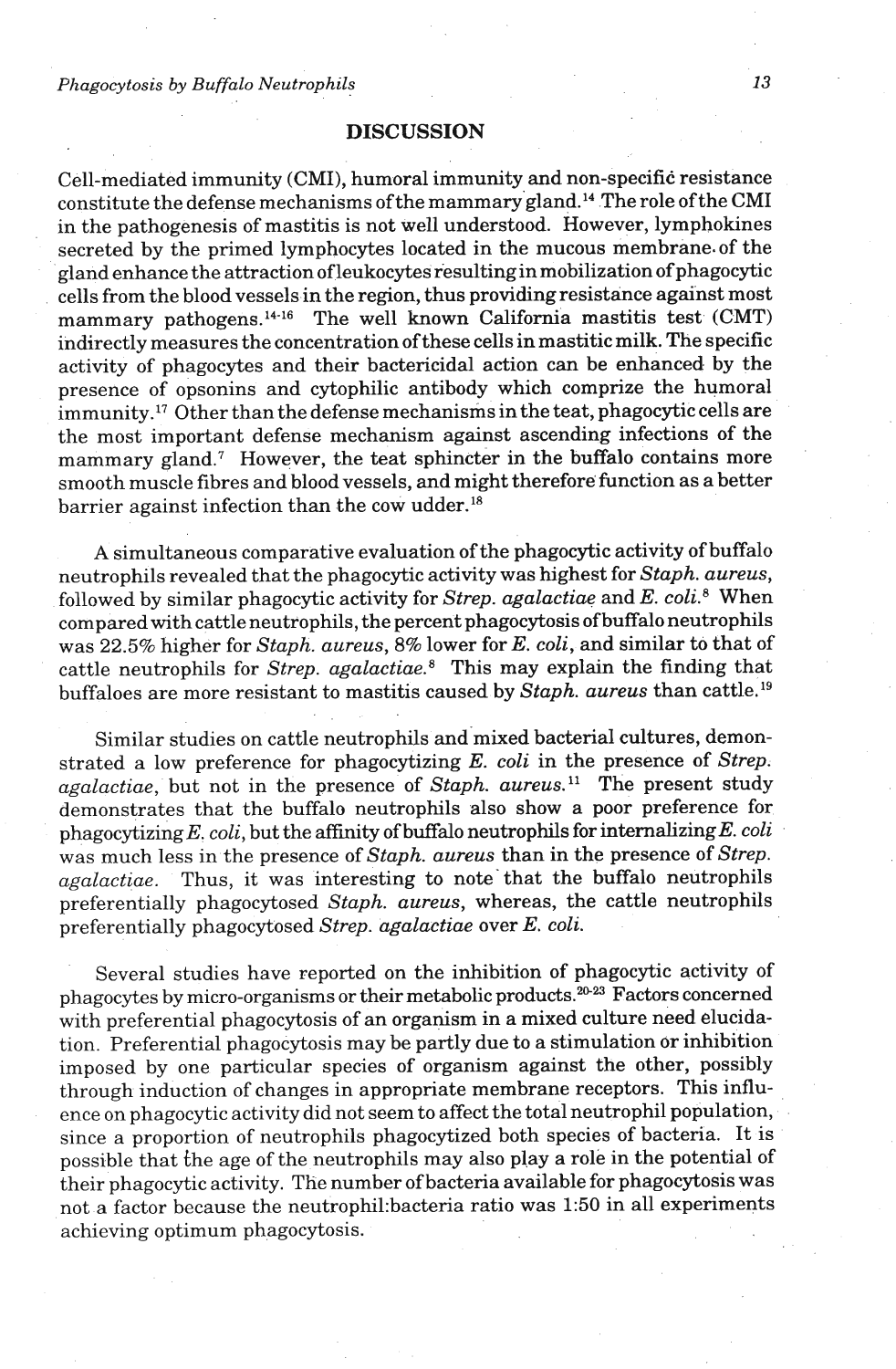The findings of the present-study warrant studies on the resistance of buffaloes against clinical mastitis due to a mixed infection including *Staph. aureus*  and the appropriate treatment regime for mastitis due to mixed bacterial infections.

### **Acknowledgement**

This study was supported in part by the Swedish Agency for Research Cooperation and the Natural Resources, Energy, and Science Authority of Sri Lanka, (BF-30). The authors thank Mr. K.A.M.J. Silva and Mr. K.R.J.K. Amararatne for technical assistance.

## **References**

- 1. Mohan R.N. (1968). Diseases and parasites of buffaloes. 2. Bacterial and fungal diseases. *Veterinary Bulletin* 38: 647-659.
- 2. Kapur M.P., Sharrna A. & Bhardwaj R.M. (1988). Bacteriology of clinical mastitis in buffaloes. *Proceedings of the Second World Buffalo Congress*  IV: 44-47.
- 3. Paranjape V.1. & Das A.M. (1986). Mastitis among buffalo population of Bombay, a bacteriological report. *Indian Veterinary Journal* **63:** 438-441.
- 4. Chaudary Z.I., Khan J.M. & Basra M.A. (1982). Studies on the Staphylococcus mastitis in buffaloes. *Pakistan Journal of Scientific Research* **34:** 79-84.
- 5. Char N.L., Rao P. & Rao P.V.R. (1983). Studies on mastitis in buffaloes. *Livestock Advisor* 8: 19-22.
- 6. Kalra D.S. & Dhanda M:R. (1964). Incidence of mastitis in cows and buffaloes in North-West India. *Veterinary Record* **76:** 219-222.
- 7. Paape M.'J., Pearson **R.E.,** Wergin W.P. & Guidry A.J. (1979). Leukocytes-Second line of defense against invading mastitis pathogens. *Journal of Dairy Science 62:* 135-153.
- 8. Silva I.D. (1993). Phagocytic efficiency of buffalo *(Bubalus bubalis)* blood neutrophils for common mammary pathogens. *Buffalo Journal* 2: 181-185.
- 9. Silva I.D. (1993). A comparison of the phagocytic efficiency of buffalo *(Bubalus bubalis)* blood and milk neutrophils. *Sri Lanka Veterinary Journal* **40:** (in ' press).
- 10. Brolund L. (1985). Cell counts in bovine milk, causes of variation and applicability for diagnosis of subclinical mastitis. *Acta Veterinaria Scandinavica Suppl. 80:* 1-5.